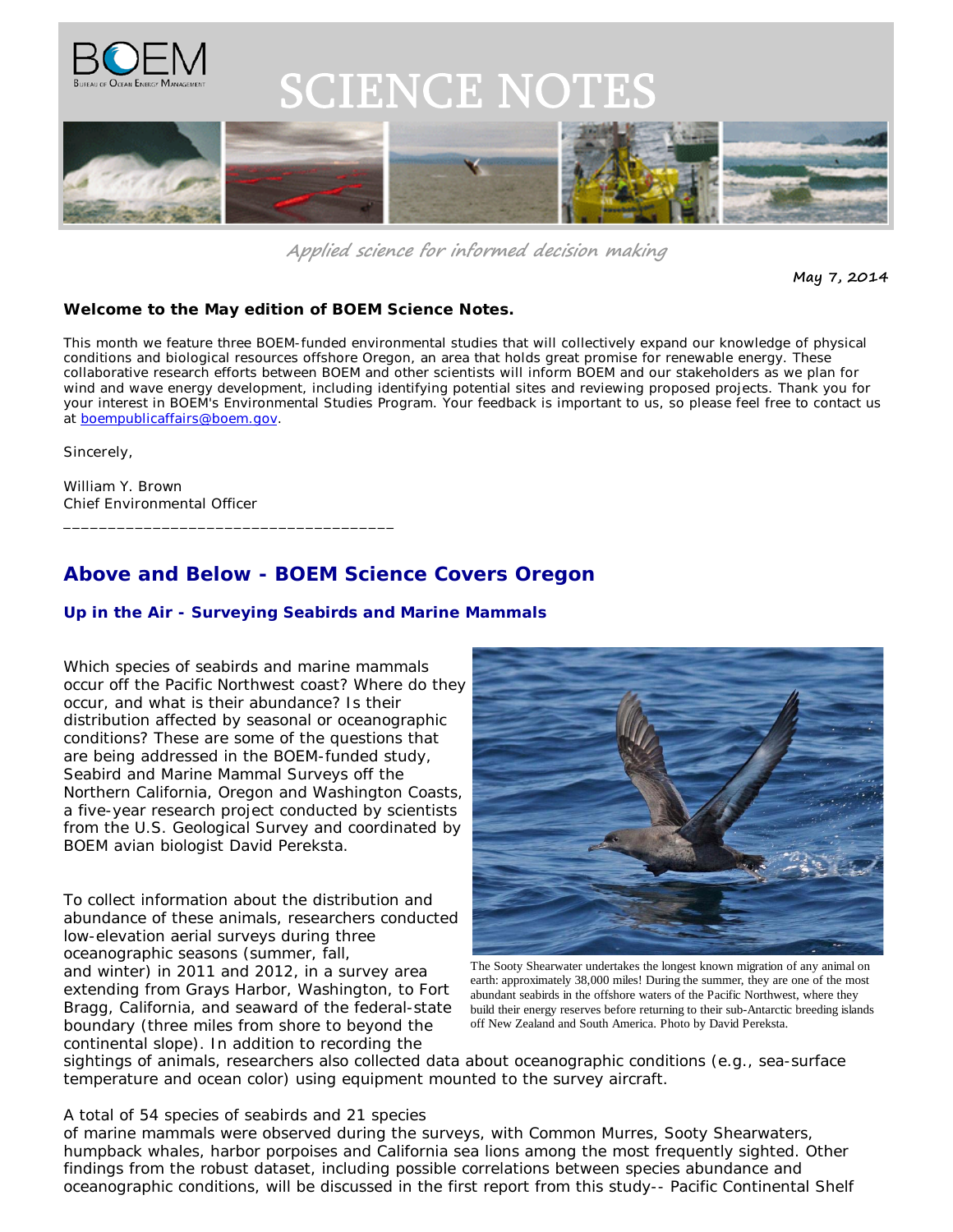*Environmental Assessment (PaCSEA): Aerial Seabird and Marine Mammal Surveys off Northern California, Oregon, and Washington, 2011 to 2012*--to be available soon in BOEM's online Environmental Studies Program Information System, ESPIS. For more information about this study, which will conclude in 2015, see the study profile.

### *Into the Deep - Surveying Seafloor Habitats*

In anticipation of future renewable energy projects offshore the Pacific Northwest and the need to better understand seafloor (benthic) habitats and inhabitants that might be affected by energy activities, BOEM partnered with Oregon State University's Hatfield Marine Science Center in 2010 to characterize the benthic environments and biological communities in the area.

size are key factors in differentiating communities. Photo by Sarah Henkel, Oregon State University. An early goal of the study--*Survey of Benthic Communities near Potential Renewable Energy Sites Offshore the Pacific Northwest*--was to collect information about different seafloor habitats and the invertebrates living in those habitats. To do that, OSU researchers mapped the seafloor and sampled invertebrate species at multiple offshore sites between Grays Harbor, Washington, and Fort Bragg, California. By integrating new habitat information with information from other studies, researchers updated and expanded a regional map of habitat types including sand, mud, gravel and rocky reefs. Researchers found that unique assemblages of invertebrates occur in distinct habitat types and that water depth and sediment Based on the identified habitat-species



Humpback whales were the most frequently observed cetacean species during the summer and fall surveys. Photo by David Peteksta.



Basket stars in a marine invertebrate community offshore the Pacific Northwest.

relationships, researchers then developed a model to predict which invertebrate communities are likely to occur in unsampled areas.

As the four-year study nears its conclusion in September 2014, BOEM benthic biologist and study coordinator Lisa Gilbane summed it up: "Because of effective collaborations between the State of Oregon, BOEM and other federal agencies, we were able to map 500 square miles of seafloor (approximately 7% of the Pacific Northwest continental shelf), collect biological information at about 400 sample stations, and turn these data into products that provide a regional understanding of the seafloor and invertebrate communities from northern California to Washington." For more information, see the study profile or the final report, which will be available in ESPIS in fall 2014.

#### *The Bottom Line - Mapping the Seafloor off Coos Bay*

With the proposal of a wind energy demonstration project in federal waters off Coos Bay, Oregon, BOEM will conduct environmental evaluations of the potential lease area, including how the installation and operation of a renewable energy device might impact the seafloor and associated resources (e.g., archaeological sites). Because knowledge of the depth (bathymetry), shape (topography) and physical conditions of the seafloor is critical to understanding potential impacts, BOEM has partnered with experts at the U.S. Geological Survey to conduct detailed bathymetric mapping.

In this two-year BOEM-funded study--*Oregon OCS Seafloor Mapping: Selected Lease Blocks Relevant to Renewable Energy*--USGS will collect high-resolution, multibeam bathymetric data across a 250-square-mile area on the continental shelf and slope offshore Coos Bay, in water depths from approximately 1,000 to 1,600 feet. Swath sonar and backscatter intensity data will also be collected, along with high-definition video and still photography. The data will be processed and converted into detailed bathymetric maps and other images that will provide insight about the physical conditions of the seafloor.